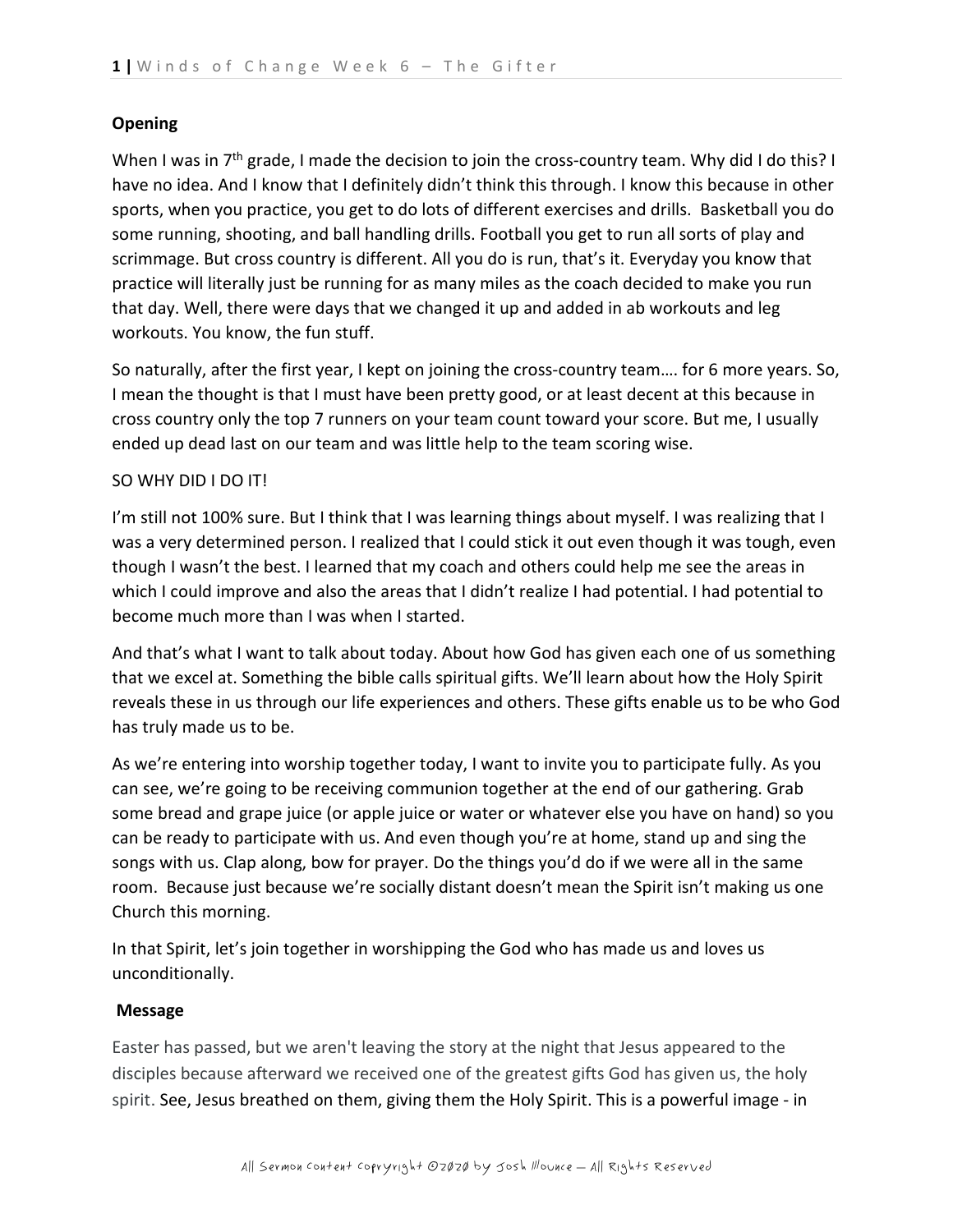both Greek and Hebrew, the word "Spirit" can also mean 'wind' or 'breath'. John imagines the Holy Spirit as the very breath of Jesus, filling us with Jesus' own life and power.

So during this season following Easter, we're going to explore what a life lived in the power of the Holy Spirit looks like. Where does a life whose sails are filled with God's divine wind take us? What does it mean to have the Holy Spirit's divine power transforming us?

First, we saw that the Holy Spirit is our ADVOCATE, God teaching us how to know God, speaking for us, praying with us. Making us look more like Jesus.

Then we spent a couple of weeks exploring how the Spirit helps us to face our sin and repent so that the Spirit can transform us. Last week, we began asking how the Spirit changes us. We saw that the Spirit's work is a gift - not works we do, but fruits grown when we let the Spirit work.

Today, we're going to continue exploring that transformation with something that's about how the Spirit works in all of us, together. We're going to talk about Spiritual gifts.

I realize that we may have two groups of people listening to this today. If you are in the first group you may have absolutely no idea what I am talking about. And if that's you, that's perfectly okay. I will not leave you behind and everything we talk about today will apply to both groups. Everyone of us starts this spiritual journey at different points in our lives and those points can both have benefits and drawbacks to them. But I promise you that this is absolutely an essential part of being a christian and seeing how the Holy spirit is involved with your life

Or you may be in the second group. You have an experience with the idea of spiritual gifts that was similar to mine. From the time I became a Christian, which was about 7 I believe, I was told that I have a spiritual gift and that everyone who is a Christian has one. I have heard dozens of sermons about them and have taken at least a dozen spiritual gift inventories. I have seen people debate about which spiritual gifts are better and people abuse their gifts. I was convinced for a period of time that I had no spiritual gift because I didn't feel like I was good at anything. I have talked about spiritual gifts so much over my Christian life that I *almost* rolled my eyes when JR said this was the topic for this week. And I'm guessing some of you may have heard these words several times too.

But as we talked, I felt convicted because I realized for as much as I have read, talked, and been preached at about these gifts, that that doesn't mean I have been using them how I should or as much as I should. What I should say is that I haven't been allowing God to use me and my gifts. Because without God I am just working out of my own knowledge and energy. God is the one that truly brings out these "super powers" in us.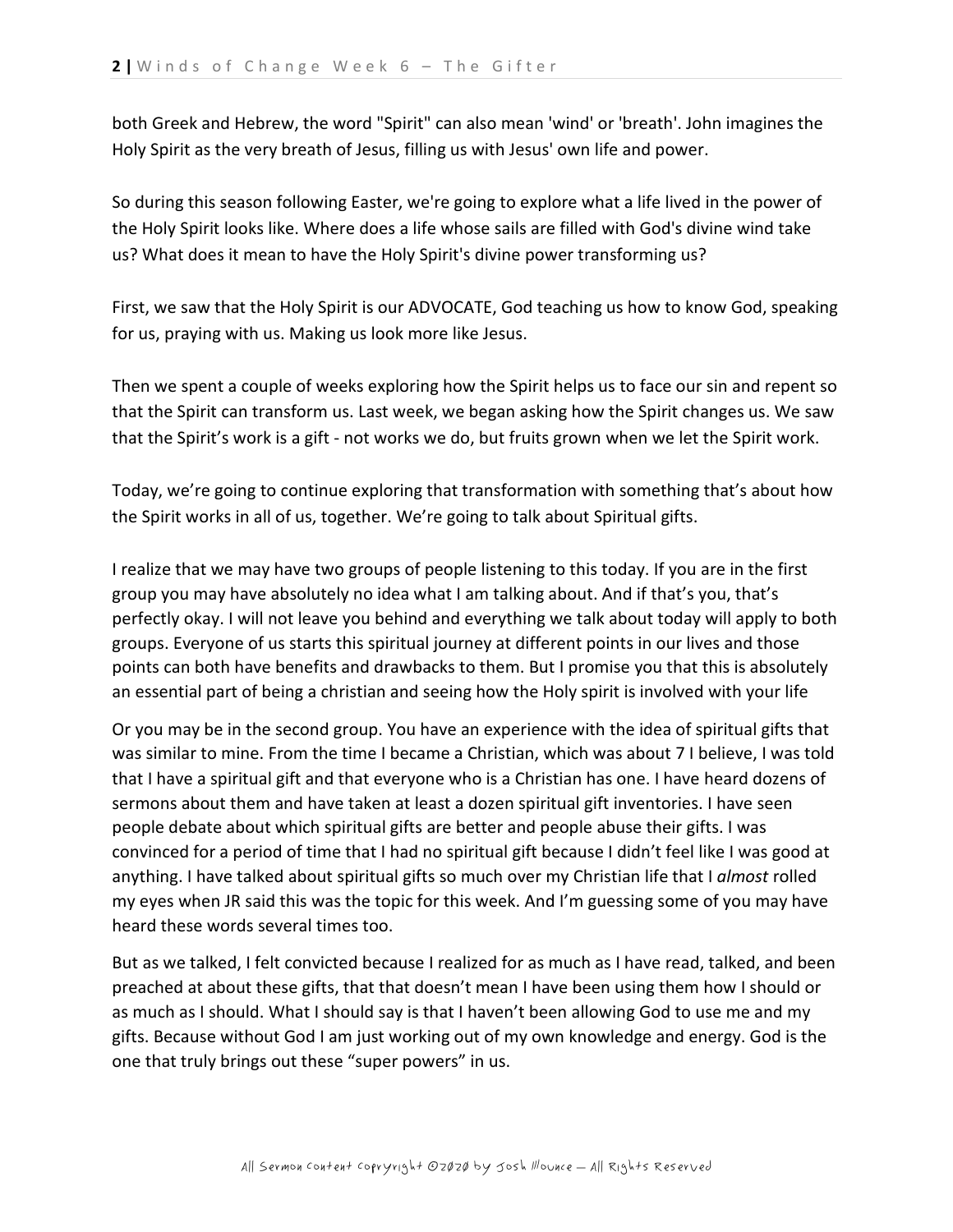[Scripture Slide 1] Let's look at exactly what the scriptures say about spiritual gifts and what they are. Turn to 1 Corinthians 12. In this section of Paul's letter to the church in Corinth, he wants to address some confusion and issues that the church had in understanding what the spiritual things were and how they related to them as new Christians. They had, before following Christ, worshipped all sorts of false gods and had had "spiritual" experiences. They had been worshipping literal pieces of stone and metal. People would often get carried away during their worship and make a scene of it. And to everyone else around them it seemed as though they were truly "spiritual" people. Like they had been in contact with other worldly beings.

Paul wanted to make clear that those experiences were not the same as the relationship that they now had with God. That getting excited and shouting or carrying on is not the same as being a follower of Christ because those brought the attention to the person and not God. The point was that they needed to understand that it is only by the Holy Spirit that they can say Jesus is Lord. That the Holy Spirit now lived in all of them and all had equal footing. This meant that there was not a hierarchy of spiritual gifts. That the point of these gifts was that of service, not self-adulation.

Now, dear brothers and sisters, regarding your question about the special abilities the Spirit gives us. I don't want you to misunderstand this. You know that when you were still pagans, you were led astray and swept along in worshiping speechless idols. So I want you to know that no one speaking by the Spirit of God will curse Jesus, and no one can say Jesus is Lord, except by the Holy Spirit.

There are different kinds of spiritual gifts, but the same Spirit is the source of them all. There are different kinds of service, but we serve the same Lord. God works in different ways, but it is the same God who does the work in all of us.

A spiritual gift is given to each of us so we can help each other. To one person the Spirit gives the ability to give wise advice; to another the same Spirit gives a message of special knowledge. The same Spirit gives great faith to another, and to someone else the one Spirit gives the gift of healing. He gives one person the power to perform miracles, and another the ability to prophesy. He gives someone else the ability to discern whether a message is from the Spirit of God or from another spirit. Still another person is given the ability to speak in unknown languages, while another is given the ability to interpret what is being said. It is the one and only Spirit who distributes all these gifts. He alone decides which gift each person should have. - - 1 Corinthians 12:1-11

Now to make clear, this is not an exhaustive list. So, if you don't feel like any of these apply to you, don't worry. What we need to take away is that each of us has something inside us that has been tailor made by God to enable us to serve in an extraordinary way. That this is exciting, YOU HAVE A SUPER POWER! And while you may have a similar gift to others, that doesn't mean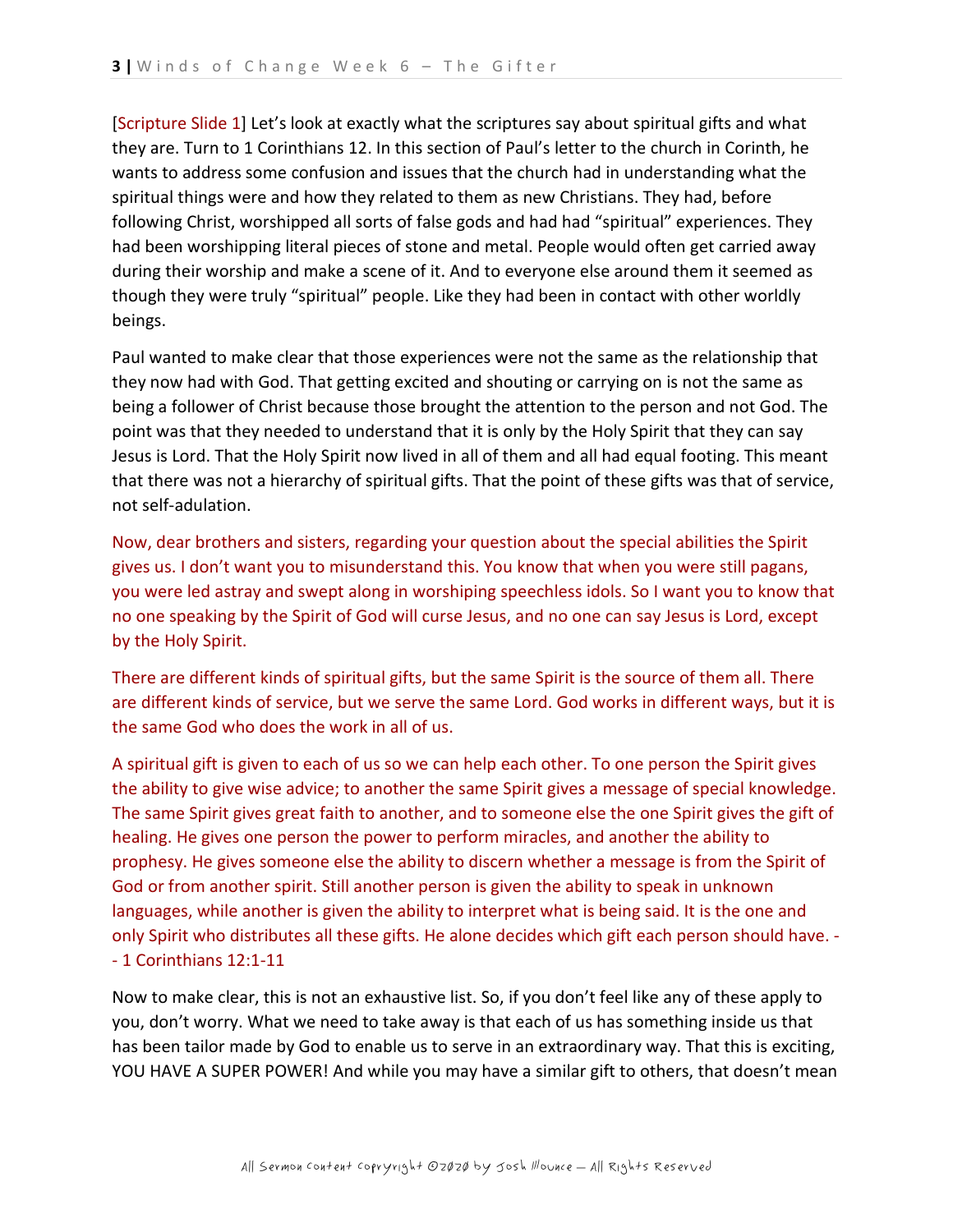you aren't needed! You have a way of using that gift in a way that others can't. You have a lifetime of experiences that have shaped you and how you view your God given abilities.

Now, as a short side bar, we won't really be getting into whether or not these are things that are bestowed upon you when you become a Christian or that you are born with them. Like maybe she's born with it, maybe it's Maybelline. Because what is important is realizing that these are given to us by God. And through the Holy spirit we are able to truly use them to His glory and to have the greatest effect. As it says in verse 7 " A spiritual gift is given to each of us so we can help each other." Ultimately, we must remember the point of these gifts, to love God and serve those around us.

One thing I learned as I've played sports and gotten older is that one of the main roles of a coach is to see how your team fits together. Everyone is going to want to be the star hitter or score the most goals but the role of the coach is to see how the pieces of his team fit together. They need to identify the strengths in each player even when the player may not see it themselves. And once identified, the coach gives each player a specific role to play at certain times of the game.

This is a bit of how I see God and the Holy Spirit working in our lives and even more importantly in the church as a whole. For us, as the body of Christ, to have the most impact on the world around it we must be looking to God for his direction and offering up to him ourselves and these abilities he has given us. We must always remember that we are part of a team. But it gets even better! See God is not trying to figure out what we are best at because he made us! He knows exactly in what ways we can have the most impact at different points in our lives. He has given us the Holy Spirit to guide us in our daily lives and enable us to live into our true calling of loving and serving. I know this kind of sounds all pie in the sky. But I know from my own life that the times when I have felt the most fulfilled and like I am living my full life is when I know that God has been working through me to love and serve others. This is what we are made fore and God knows it because he made us!

So then what about if you feel like you don't have one. Or maybe you have no idea what it could be? I can understand that feeling of inadequacy. For a long time, it seemed like everyone else knew exactly who they were or had the "cool" spiritual gifts. It felt like maybe sometimes I wasn't worthy of one, like I wasn't a good enough Christian. I didn't know that these were all lies I told myself that directly contradicted scripture.

Paul tells us the each and everyone of us is important. He highlights that fact later on in the chapter in verses 22-26

**<sup>22</sup>** In fact, some parts of the body that seem weakest and least important are actually the most necessary. And the parts we regard as less honorable are those we clothe with the greatest care. So we carefully protect those parts that should not be seen, while the more honorable parts do not require this special care. So God has put the body together such that extra honor and care are given to those parts that have less dignity. This makes for harmony among the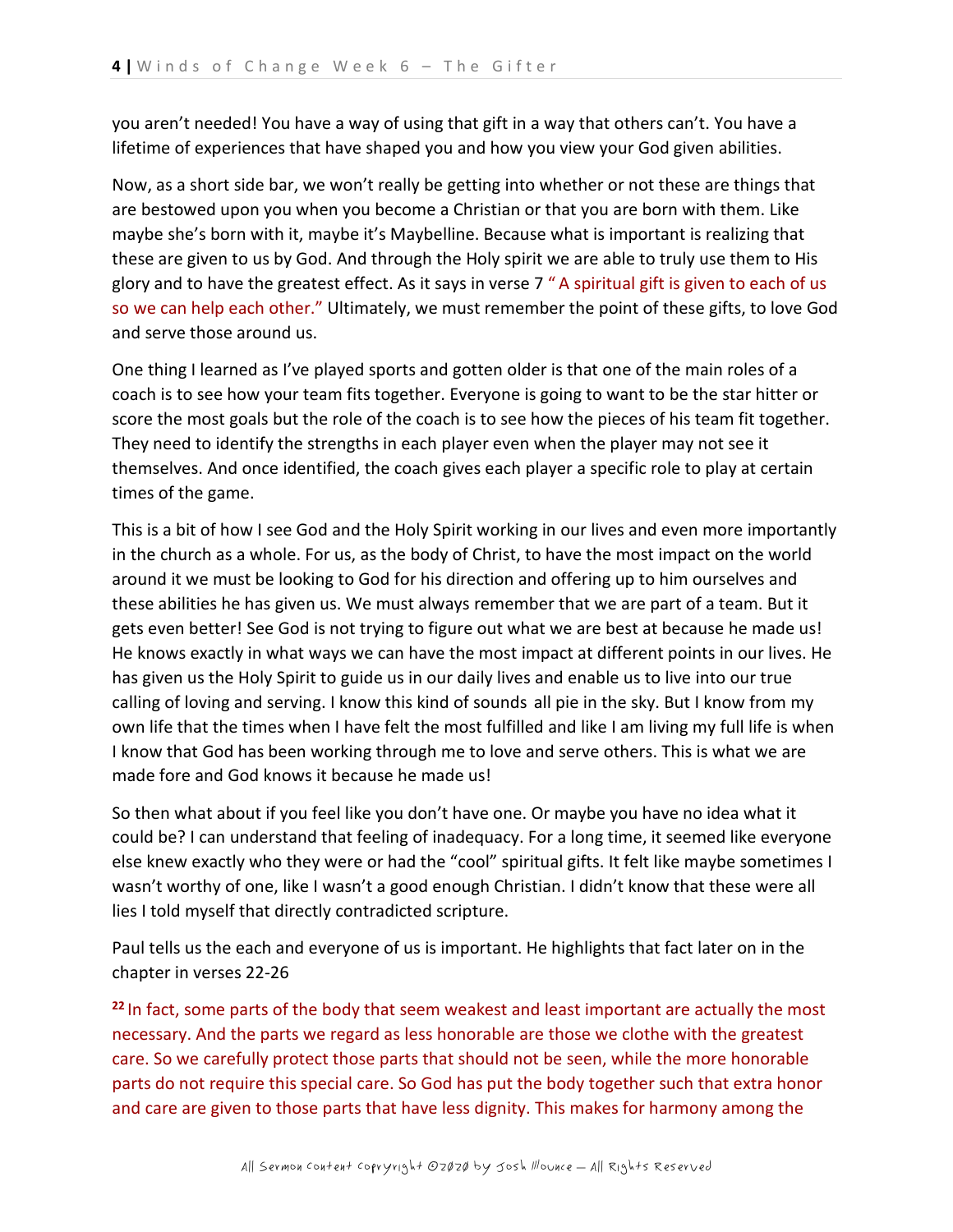# members, so that all the members care for each other. If one part suffers, all the parts suffer with it, and if one part is honored, all the parts are glad. -- 1 Corinthians 12:22-26

And I feel that one of the best ways that we can discern what our gifts are, is by asking those who are spiritually closest to us. Those that truly see us for who we are and know our heart. The fellow Christians that you have known for years and have great respect for. These people can be helpful like coaches to point out to us the areas in which we excel that we may not realize because often times it can come natural to us. And that's not surprising either because God made us with these abilities so why shouldn't it feel natural?

Also, there are tons of those spiritual inventory assessments out there. I have found one or two that may be helpful. Now don't view these as a final answer. Spend time in prayer and consulting those close Christians about the results you get. The test is just a starting point. You may have taken a test 5 years ago that gave totally different results than this one now. That's because you are way different than you were even 5 years ago! It's good to always be asking God where he wants you and how you can best be of service.

Now my cross-country coach tried as hard as he could to make me a faster runner, but I wasn't that. I never was going to be one. And I think we realized that around the same time. But that final year or two I realized that my true purpose on that team had nothing to do with running. I found that I was great at encouraging the team and even my coach. There were times where I would see a teammate or my coach upset and my natural reaction was to ask them how they were doing or feeling and then just sit and listen. I would love to cheer on my better teammates in the better heats. This just felt like the right thing to do. I never thought I was doing anything special until the coach brought it up on our senior night. In front of everyone he spoke not of how much I helped the team win or how much I'd progressed in my running, but of my heart and character. He totally caught me off guard by telling a story of a seemingly random time I had hung back to ask how he was doing and how much that meant to him. I'm proud to tell this story because those were times that I was truly allowing the Holy Spirit to work through me and use my gifts to serve others. I didn't feel like serving, it just felt like I was doing what I was meant to be doing.

It is so exciting to know that every one of you listening has that. You were made with a special gift that you can use in only the way that you can. So whether this is your 50<sup>th</sup> time hearing this or your first. Take time this week to sit down and do a spiritual gifts inventory and then pray over that and discuss it with your close Christian friends. What matters is that you are applying this to your life. Otherwise you are missing out on a HUGE part of what it means to be a Christian or really just the person that God made you to be.

## **Communion + Examen**

[Communion Slide] The Spirit gives us these gifts so that we can be a part of something bigger than ourselves - the Church body. We celebrate that spiritual family every time we receive communion together. When we approach the table together, we come with all the people God